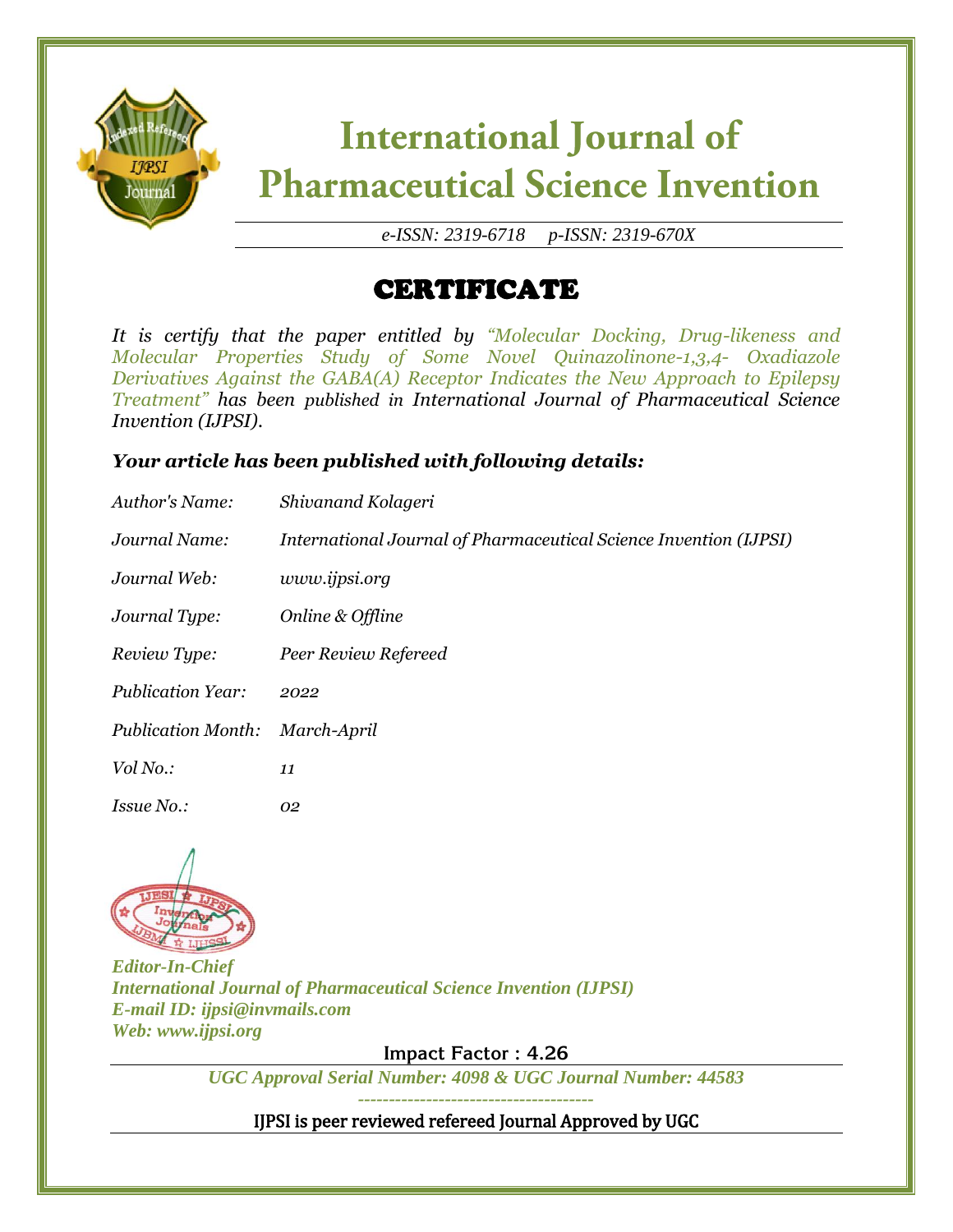

# **International Journal of Pharmaceutical Science Invention**

*e-ISSN: 2319-6718 p-ISSN: 2319-670X*

## CERTIFICATE

*It is certify that the paper entitled by "Molecular Docking, Drug-likeness and Molecular Properties Study of Some Novel Quinazolinone-1,3,4- Oxadiazole Derivatives Against the GABA(A) Receptor Indicates the New Approach to Epilepsy Treatment" has been published in International Journal of Pharmaceutical Science Invention (IJPSI).*

### *Your article has been published with following details:*

| Author's Name:            | Hemanth S                                                         |
|---------------------------|-------------------------------------------------------------------|
| Journal Name:             | International Journal of Pharmaceutical Science Invention (IJPSI) |
| Journal Web:              | www.ijpsi.org                                                     |
| Journal Type:             | Online & Offline                                                  |
| Review Type:              | Peer Review Refereed                                              |
| <b>Publication Year:</b>  | 2022                                                              |
| <b>Publication Month:</b> | March-April                                                       |
| Vol No.:                  | 11                                                                |
| <i>Issue No.:</i>         | 02                                                                |



*Editor-In-Chief International Journal of Pharmaceutical Science Invention (IJPSI) E-mail ID: ijpsi@invmails.com Web: www.ijpsi.org*

**Impact Factor : 4.26**

*UGC Approval Serial Number: 4098 & UGC Journal Number: 44583 --------------------------------------*

IJPSI is peer reviewed refereed Journal Approved by UGC